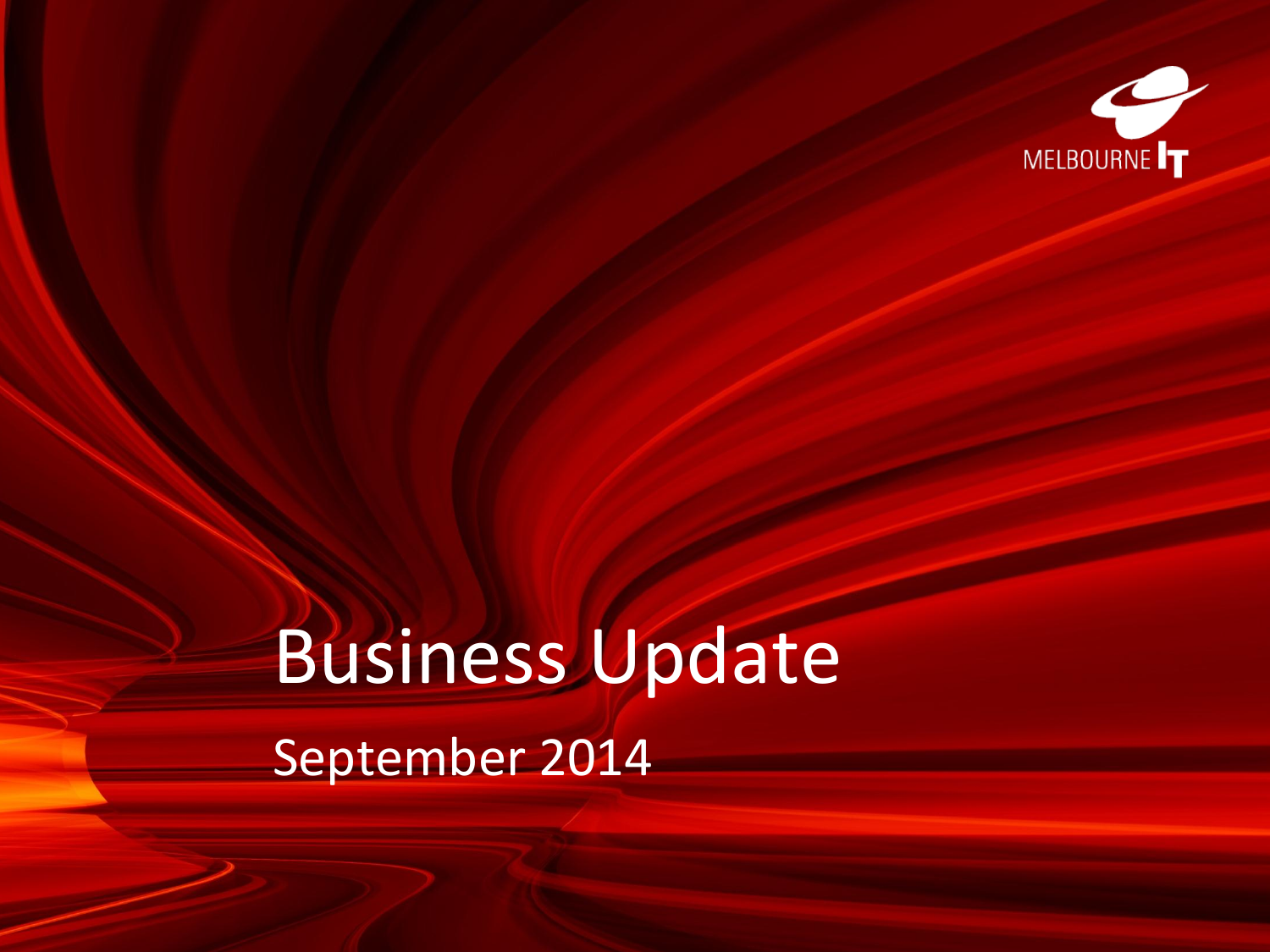## Group Performance – FY2014 Overview

MELBOURNE

| Half Year ended 30 June (A\$)                | 1H 14    | 1H 13   | <b><b>↓%</b></b> |
|----------------------------------------------|----------|---------|------------------|
| Revenue <sup>*</sup>                         | \$59.6m  | \$51.3m | 16%              |
| $N$ PAT $*$                                  | $-54.6m$ | \$3.9m  | $-218%$          |
| <b>Normalised NPAT**</b>                     | \$2.7m   | \$3.9m  | $-31%$           |
| <b>EBITDA*</b>                               | \$3.6m   | \$3.7m  | $-3%$            |
| <b>EBITDA before transaction</b><br>$costs*$ | \$4.9m   | \$3.7m  | 32%              |

*\* Continuing operations*

*\*\* Adjusted for tax effected impairment and transaction costs*

*Figures throughout this document may not total exactly due to rounding and includes non-IFRS financial information that is relevant for users understanding of underlying performance*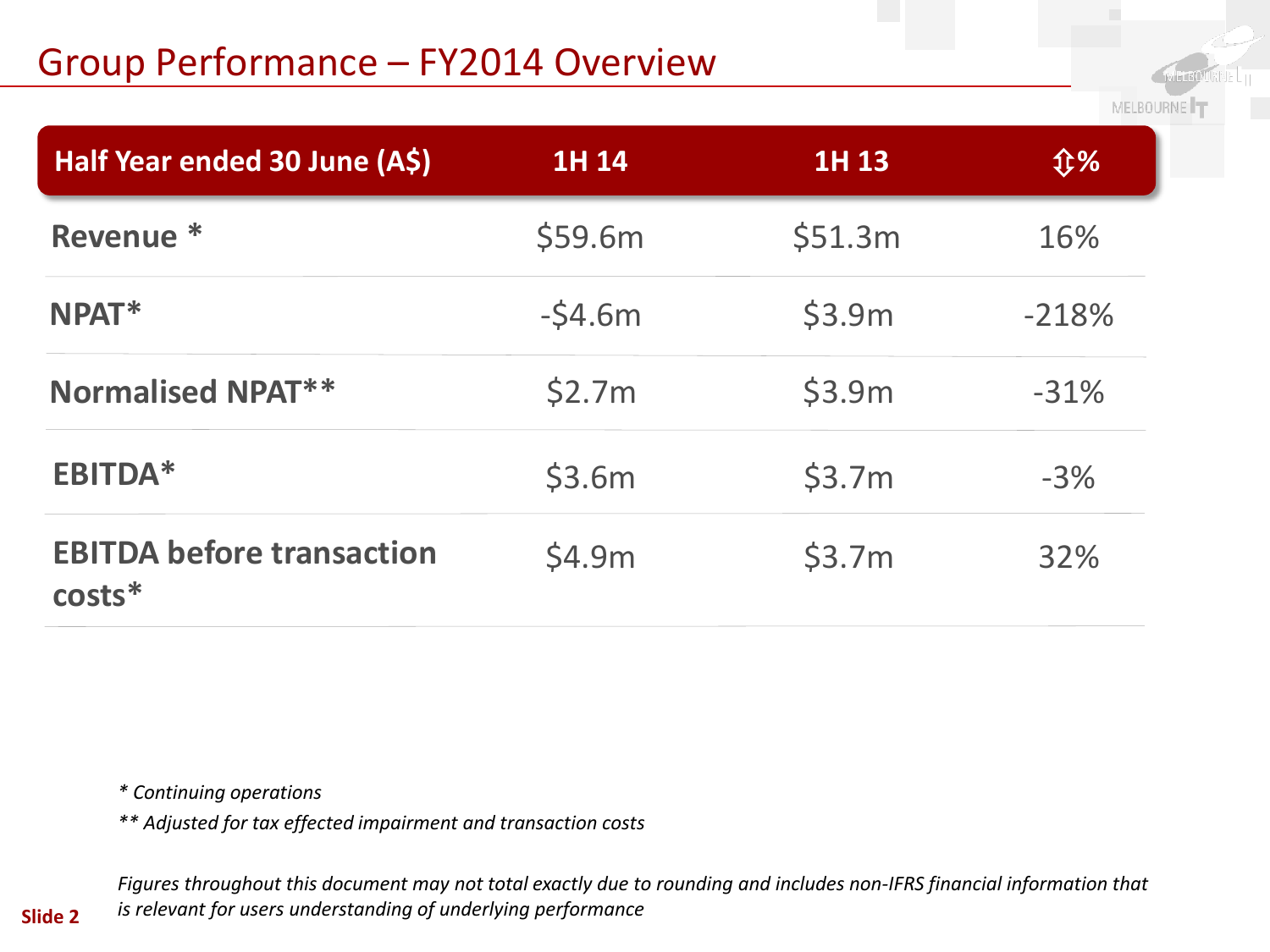MELBOURI

| Half Year ended 30 June (A\$)          | 1H 14    | 1H 13   | $\mathfrak{P}'$ |
|----------------------------------------|----------|---------|-----------------|
| <b>Cash at Bank</b>                    | \$10.1m  | \$95.2m | $-89%$          |
| <b>Bank Debt</b>                       | $\Omega$ |         |                 |
| <b>Basic Earnings Per Share*</b>       | $-5.25c$ | 4.72c   | $-211%$         |
| <b>Normalised Earnings Per Share**</b> | 3.06c    | 4.72c   | $-35%$          |

- MIT is generating strong operating cash flows and has a \$20m revolving facility in place with NAB (expiring in March 2017);
- Since 1H 13, a total of \$65.9m has been returned to shareholders by way of a special dividend of \$20.7m in August 2013, and a capital return of \$45.2m in February 2014;
- Normalised earnings per share was impacted by lower interest revenue and a higher effective tax rate in 1H 14. Normalised earnings per share is anticipated to improve as the business benefits from a full period of NRG ownership.

*<sup>\*</sup> Continuing operations*

*<sup>\*\*</sup> Based on NPAT adjusted for tax effected impairment and transaction costs*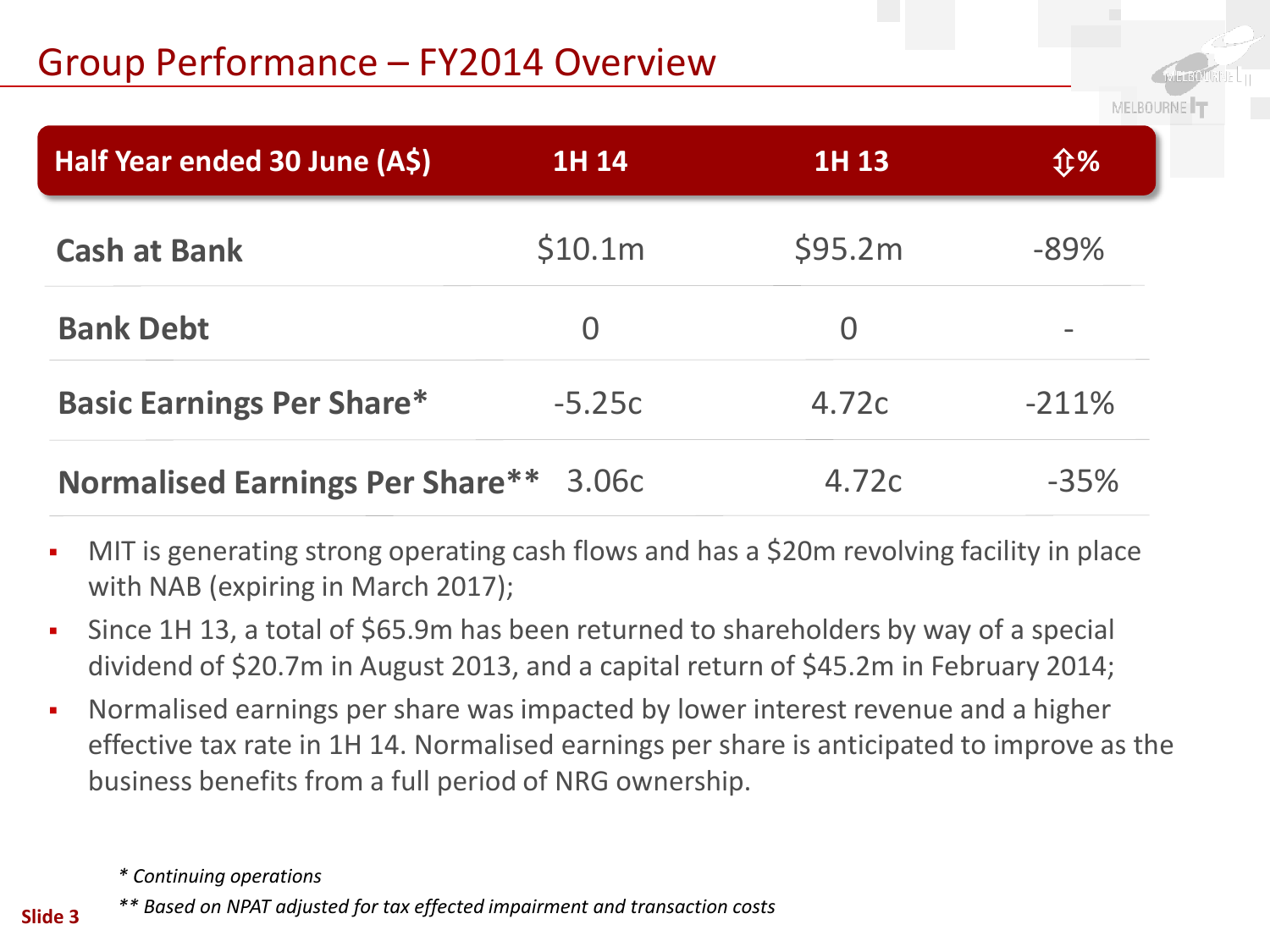# Segment Performance - SMB Solutions

|                                | 1H 14   | 1H 13   | <b>Change</b>                |
|--------------------------------|---------|---------|------------------------------|
| <b>Revenue</b>                 | \$46.1m | \$38.2m | 21%                          |
| <b>Revenue excluding NRG</b>   | \$37.8m | \$38.2m | $-1\%$                       |
| <b>Gross Margin</b>            | \$25.0m | \$21.2m | 18%                          |
| <b>Operational Expenditure</b> | \$19.6m | \$15.8m | 24%                          |
| <b>EBITDA</b>                  | \$5.4m  | \$5.4m  | $\qquad \qquad \blacksquare$ |

**MELBOL** 

- NRG acquisition has provided business with stronger financial and operational performance; and
- Operational expenditure in 1H 13 had benefit of costs allocation to international divisions and profit on sale of DBS business.

#### **Opportunities**

- Benefits from synergies will begin to flow through in 2H assisting with customer experience and product proposition. Total synergies at conclusion of integration are anticipated to be 50% more than first thought;
- Focus on building digital solutions business will accelerate in 2H providing growth in FY15;
- Bundling of different products across new price points in specific brands continues to be the focus of an integrated marketing and sales team. This component led approach will help deliver growth in the core product offering of domains, hosting and email.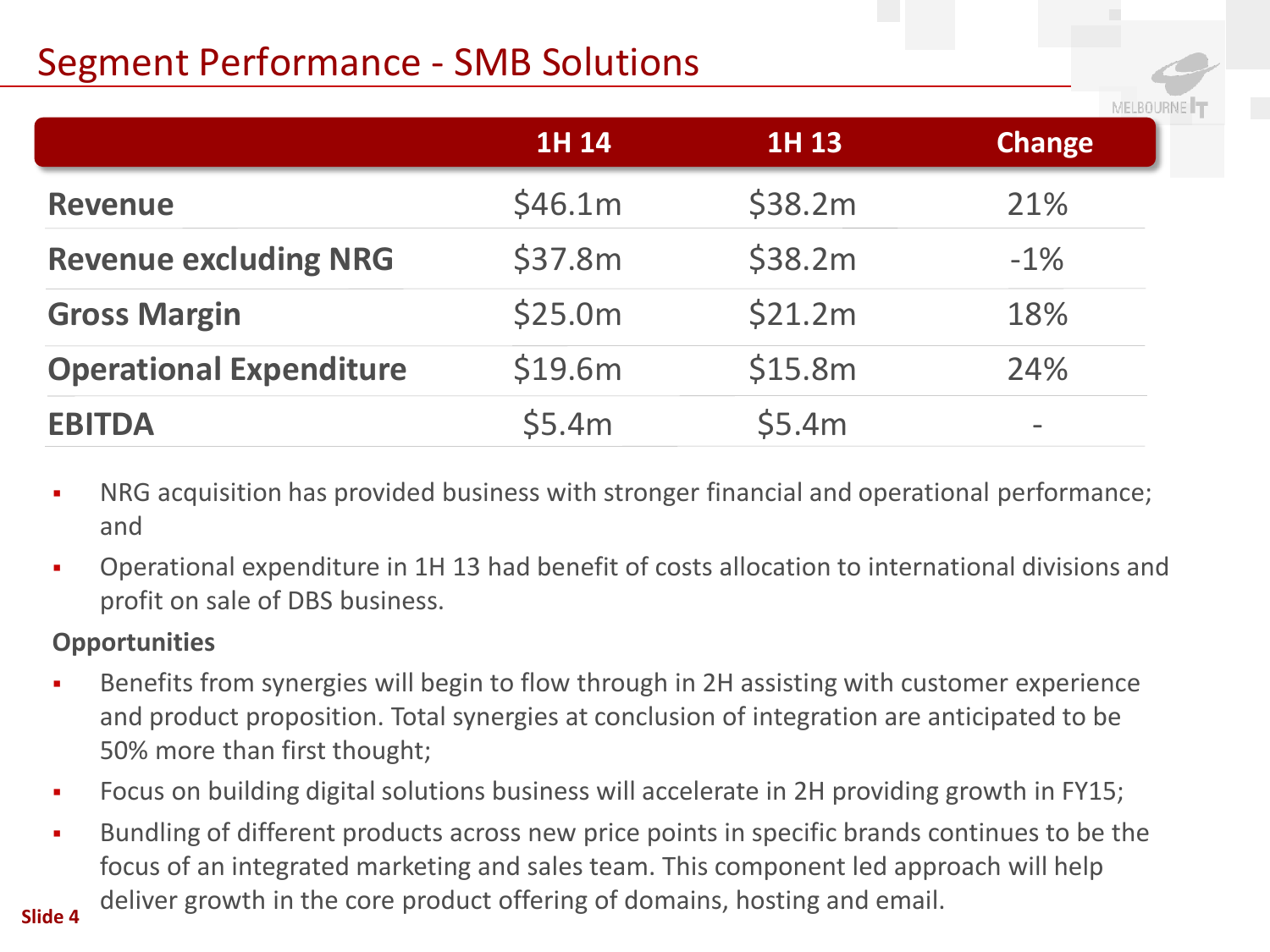### **Consolidate**

- **Integration of MLB** and Netregistry
- One leadership team
- Reorientate to a sales and marketing led organisation
- **-** Implement NPS
- **Establish non-price** based differentiation

#### Harvest and Grow

- Integration essentially complete
- **Leverage industry** leading position to grow market share
- **-** Contribution from new product revenues
- $\blacksquare$  Invest in innovation and differentiation
- Explore M&A opportunities

CY15

## Growth Dividend

MELBOURNE<sup>1</sup>

- Build on strategic repositioning
- Revenue from new products and services making a material contribution
- **Industry leading cost** structure underpins competitive position
- Delivering material topline growth
- Strong free cash flow underpins shareholder return

CY16

CY14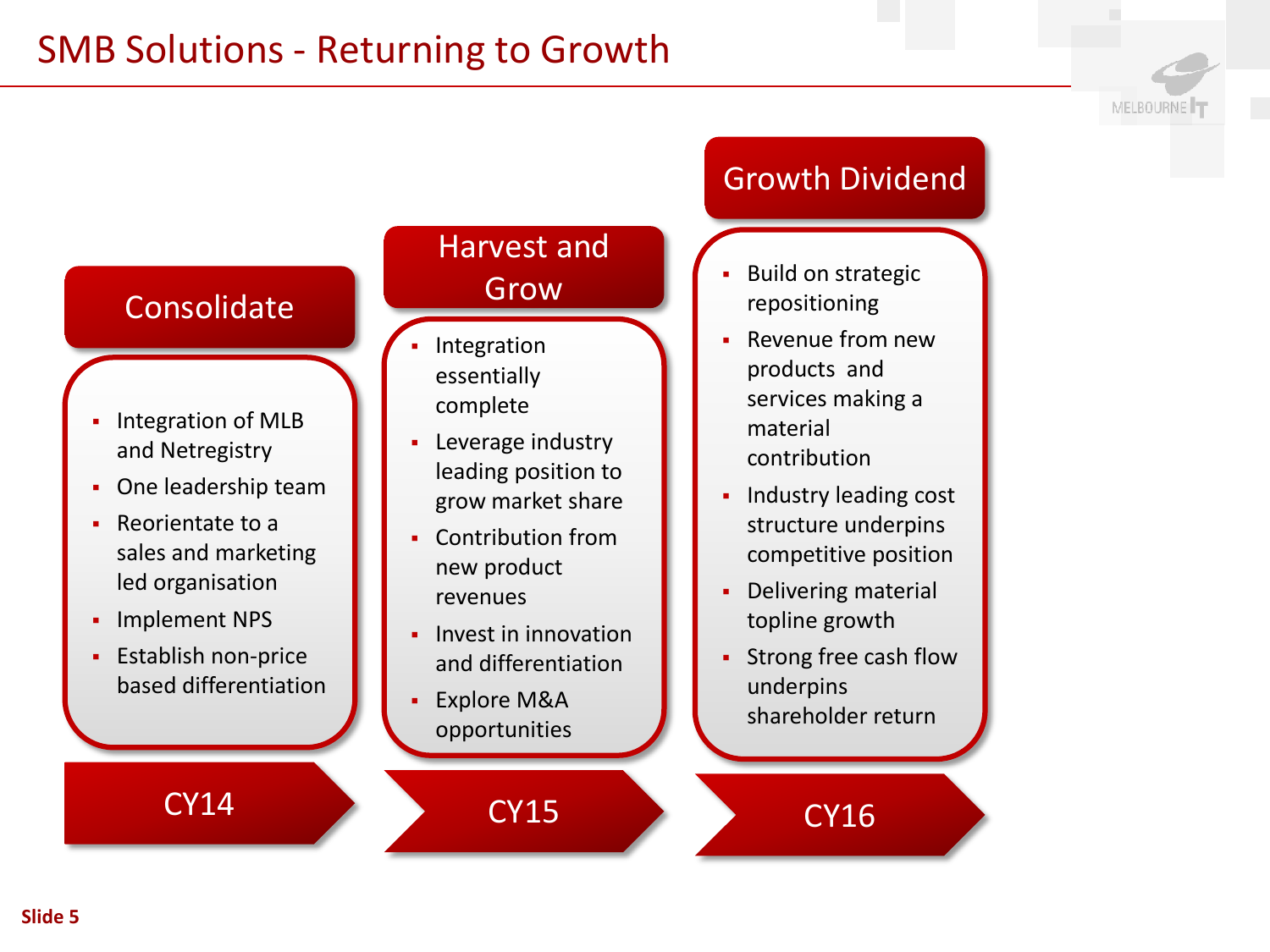## Segment Performance - Enterprise Services

|                                | <b>1H 14</b> | 1H 13   | <b>Change</b> |
|--------------------------------|--------------|---------|---------------|
| <b>Revenue</b>                 | \$13.1m      | \$12.0m | $9\%$         |
| <b>Gross Margin</b>            | \$8.5m       | \$8.7m  | $-2\%$        |
| <b>Operational Expenditure</b> | \$7.1m       | \$7.6m  | $-7\%$        |
| <b>EBITDA</b>                  | \$1.4m       | \$1.1m  | 27%           |

- Consistent growth in managed services focusing on web and digital platforms and a reduction in churn on dedicated hosting has helped deliver a strong 1H revenue performance;
- Underlying gross margin profitability has declined due to a mix change towards managed services and reclassification of licensing costs from operational expenditure to cost of goods sold. However total margin will benefit from lower infrastructure costs no longer required from a dedicated hosting (infrastructure-as-a-service) model. The change in infrastructure cost will continue to decline over the next three years.

#### **Opportunities**

- Expanding into federal government market with first successful tender completed in July;
- **•** Driving automation to enable better managed service delivery at lower cost and further scale the business model;

**Slide 6** assistance with the management of digital platforms. **Pipeline for managed services remains strong with existing and new customers requiring**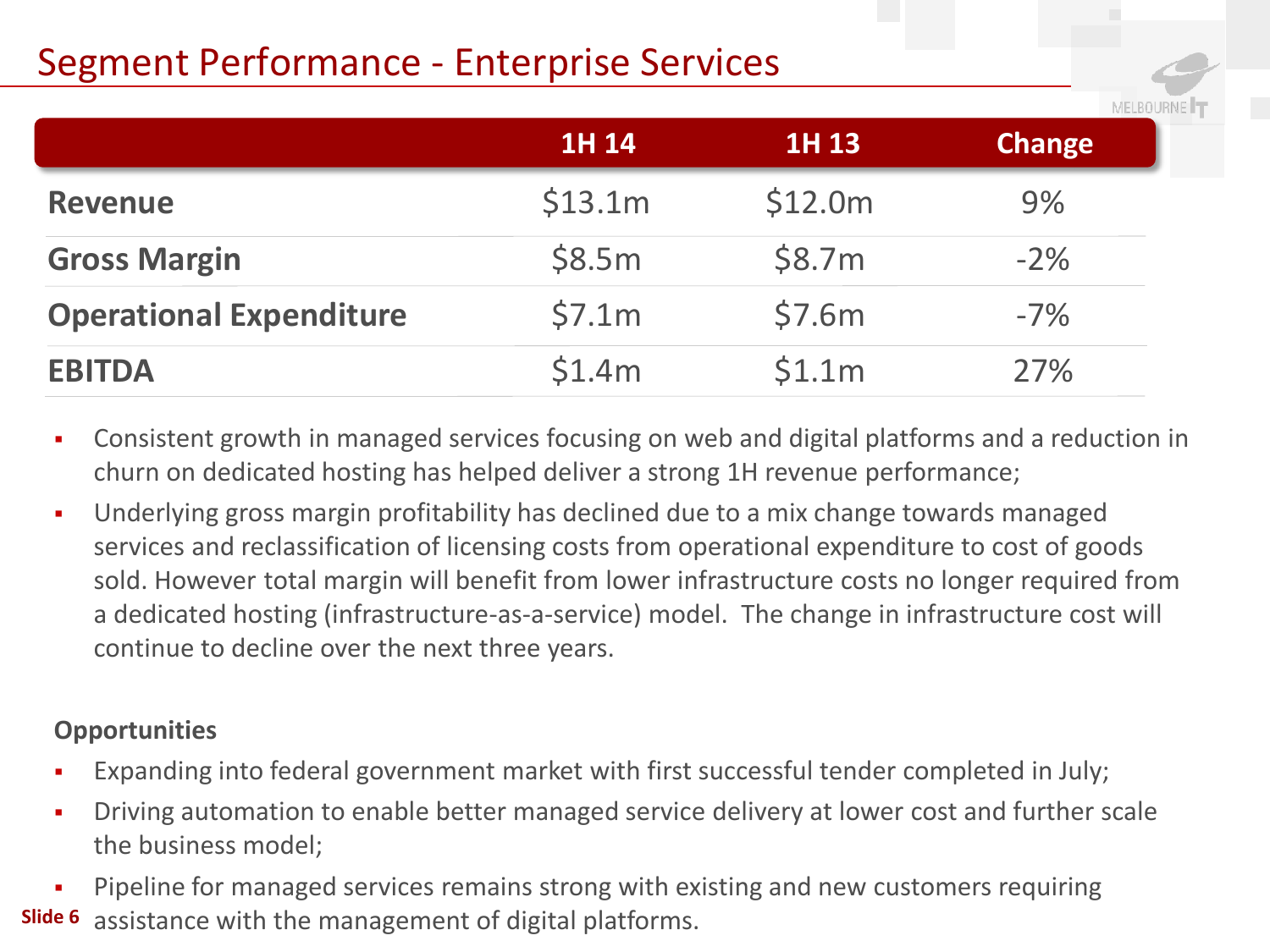Integration of Melbourne IT and Netregistry is on target to achieve greater than anticipated savings

MELBOURNI

- Quick Wins program executed in the first three months of ownership has delivered initial cost savings in line with expectations
- One executive and management team structure put in place since July 2014
- Technical integration is moving forward across four core streams throughout FY14. They are the following:
	- **Selected Melbourne IT product migrations**
	- **Webcentral retail migrations**
	- **Webcentral reseller migrations**
	- Webcentral platform consolidations